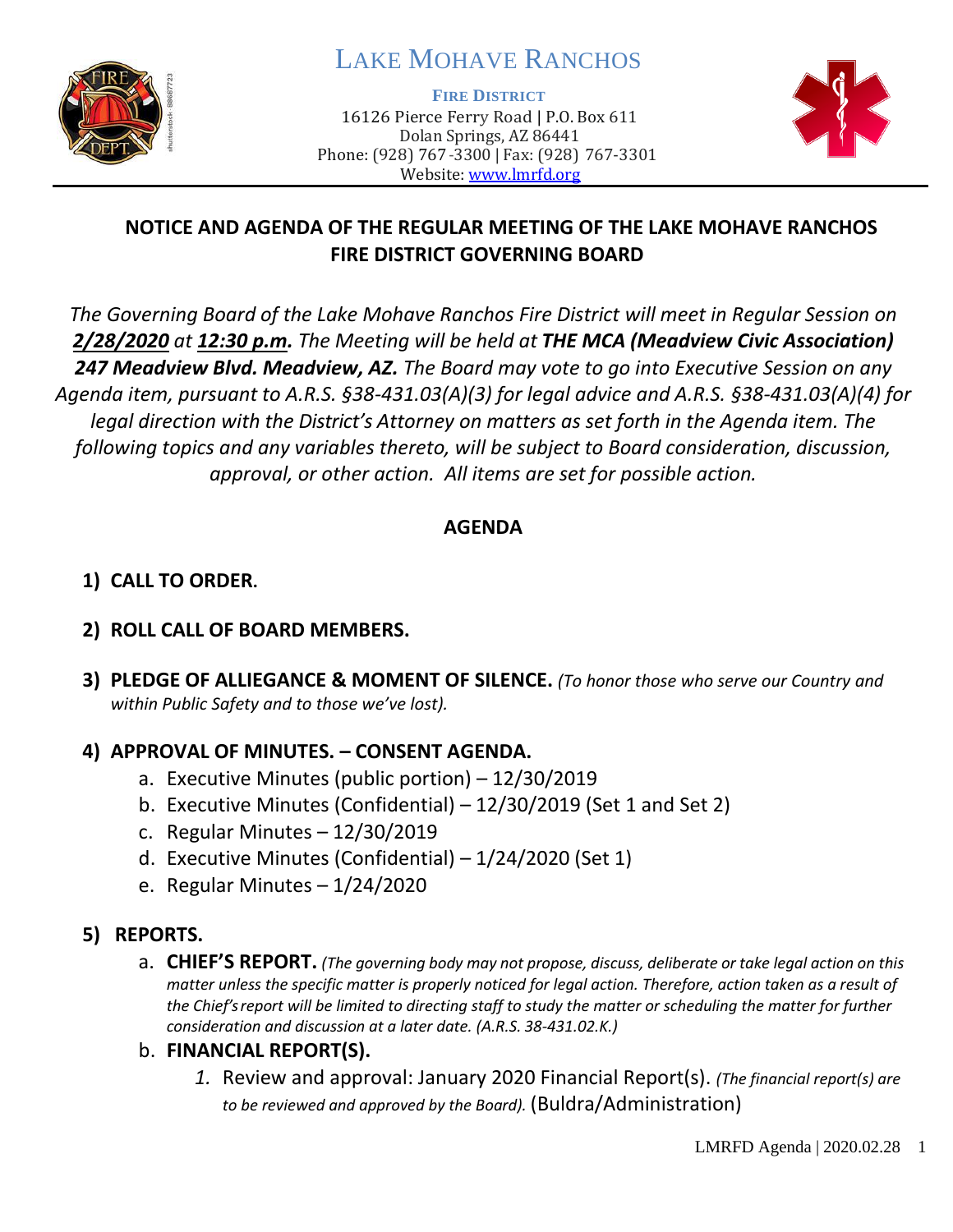## **6) REGULAR BUSINESS.**

- a. Discussion and possible action regarding: Information re: PSPRS (Public Safety Personnel Retirement System) and Worker's Compensation re: Fiscal Year 20/21 potential funding impact and possible legislative changes and information re: options for Worker's Compensation and authorization for Administration re: same. (Cass/Administration/Buldra)
- b. Discussion and possible action regarding: Current Suppression Staffing model, maximum Suppression Staffing model re: possible hiring freeze for Suppression Staffing positions (Full-Time and Paid-On-Call) and coverage limitations for Meadview. (Cass/Administration/Buldra)
- c. Discussion and possible action regarding: St. 42 re: reopening as a Volunteer Station re: operational costs and equipment to be used re: funding levels. (Karash)
- d. Discussion and possible action regarding: Possible acceptance and approval of Resolution 2020-001 re: Law Offices of Boyle, Pecharich, Whittington & Stallings, P.L.L.C. re: severance of services with William R. Whittington as LMRFD Legal Counsel. (Cass)
- e. Discussion and possible action regarding: Possible acceptance and approval of Law Office of Nicholas J. Cornelius, PLLC re: Fee Agreement and Engagement Letter for Legal Counsel services to be provided to LMRFD and Resolution 2020-002 re: same. (Cass)
- f. Discussion and possible action regarding: Possible acceptance and approval of Resolution 2020-003 re: James Vincent Group (JVG) re: severance of services and material related to QuickBooks re: data, financials and any/all items related to LMRFD. (Tennant)
- g. Discussion and possible action regarding: Approval for Financial Clerk position, wage, possible approval to reallocate funding for position, revise payscale and organizational chart to reflect updates. (Administration)
- h. Discussion and possible action regarding: Policy approval of Article 24 Drug and Alcohol Testing. (Administration)
- i. Discussion and possible action regarding: Review and update of application process for fuel tank and review of current fuel usage re: possible changes for fueling and usage of vehicles. (Administration)
- j. Discussion and possible action regarding: Ambulance transmission quotes and Ambulance wiring harness/injectors quotes and information re: authorization to repair and authorization for Administration level of spending for future emergency repairs on vehicles and an account for heavy line work. (Administration)
- k. Discussion and possible action regarding: Possible purchase of one set of Personal Protective Equipment Gear (PPE/Turnouts) in amount of \$1,652.15 re: authorization for purchasing. (Administration)
- l. Discussion and possible action regarding: Information re: Financial